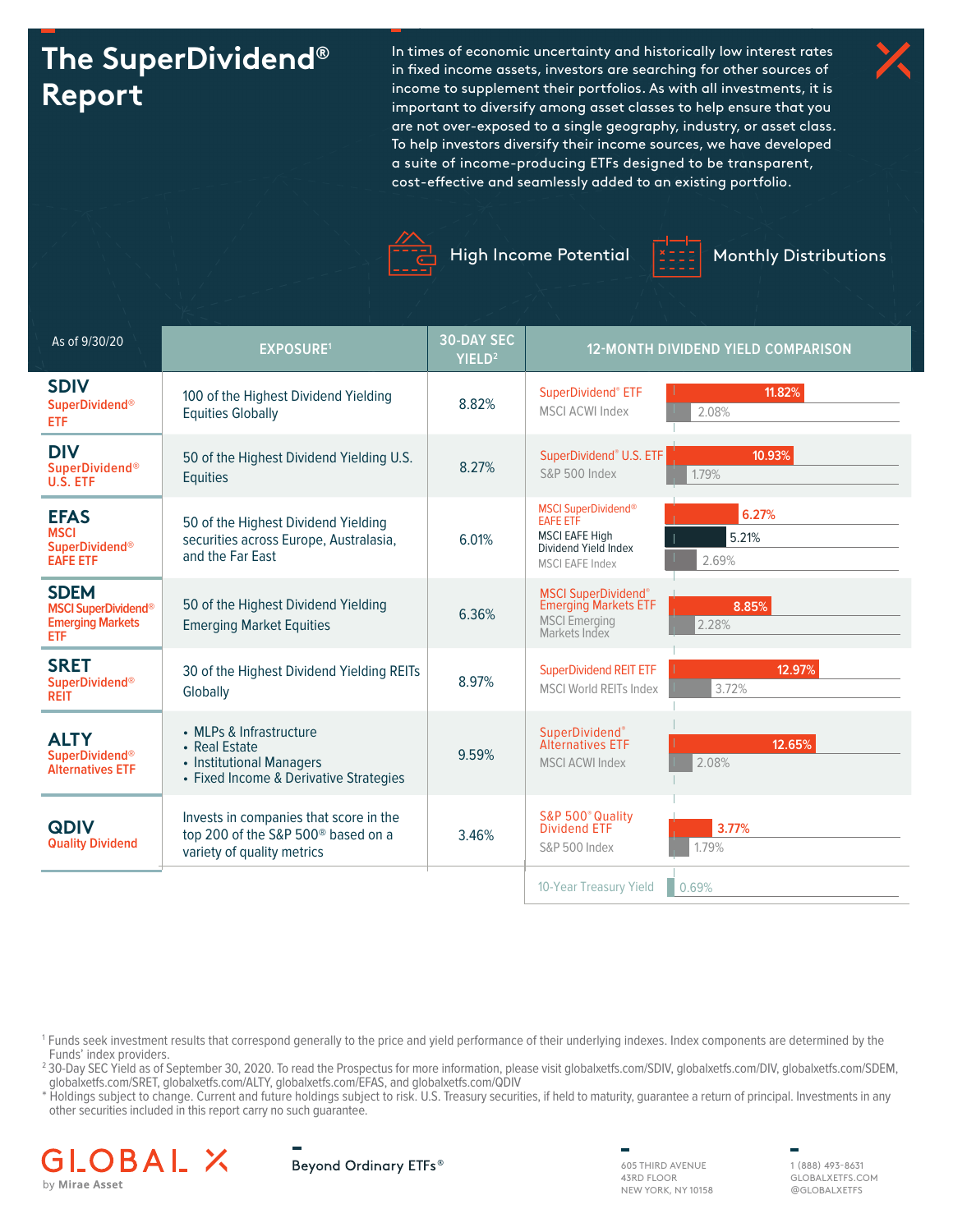

## STANDARD PERFORMANCE

|                                                                                         |               | <b>Fund Information</b> |                                                          | <b>Yields</b>                             |                                         |                                  |  |  |  |
|-----------------------------------------------------------------------------------------|---------------|-------------------------|----------------------------------------------------------|-------------------------------------------|-----------------------------------------|----------------------------------|--|--|--|
| As of 9/30/20                                                                           | <b>Ticker</b> | <b>AUM</b>              | <b>Expense Ratio</b>                                     | <b>Distribution</b><br>Yield <sup>1</sup> | 12-Month<br>Dividend Yield <sup>2</sup> | 30-Day<br>SEC Yield <sup>3</sup> |  |  |  |
| SuperDividend® ETF<br>Inception Date 06/08/2011                                         | <b>SDIV</b>   | \$627 m                 | 0.59%                                                    | 9.09%                                     | 11.82%                                  | 8.82%                            |  |  |  |
| SuperDividend® U.S. ETF<br>Inception Date 03/11/2013                                    | <b>DIV</b>    | \$405 m                 | 0.46%                                                    | 8.30%                                     | 10.93%                                  | 8.27%                            |  |  |  |
| <b>MSCI SuperDividend® EAFE ETF</b><br>Inception Date 11/14/2016                        | <b>EFAS</b>   | \$7.8 m                 | 0.56%                                                    | 4.84%                                     | 6.27%                                   | 6.01%                            |  |  |  |
| <b>MSCI SuperDividend®</b><br><b>Emerging Markets ETF4</b><br>Inception Date 03/16/2015 | <b>SDEM</b>   | \$19.9 m                | 0.66%                                                    | 6.82%                                     | 8.85%                                   | 6.36%                            |  |  |  |
| SuperDividend® REIT ETF<br>Inception Date 03/16/2015                                    | <b>SRET</b>   | \$323 m                 | 0.59%                                                    | 8.91%                                     | 12.97%                                  | 8.97%                            |  |  |  |
| SuperDividend®<br><b>Alternatives ETF</b><br>Inception Date 07/13/2015                  | <b>ALTY</b>   | \$17.9 m                | 2.95% (0.75%<br>Management Fee &<br>2.20% acquired fees) | 10.24%                                    | 12.65%                                  | 9.59%                            |  |  |  |
| S&P 500 <sup>®</sup> Quality Dividend ETF<br>Inception Date 07/13/2018                  | QDIV          | \$5.5 <sub>m</sub>      | 0.20%                                                    | 3.52%                                     | 3.77%                                   | 3.46%                            |  |  |  |

**The performance data quoted represents past performance. Past performance does not guarantee future results. The investment return and principal value of an investment will fluctuate so that an investor's shares, when sold or redeemed, may be worth more or less than their original cost and current performance may be lower or higher than the performance quoted. For performance data current to the most recent month end, please call 1-888-493-8631, or visit globalxetfs.com.**

<sup>1</sup> Distribution Yield: The annual yield an investor would receive if the most recent fund distribution remained the same going forward. The yield represents a single distribution from the fund and does not represent total return of the fund. The distribution yield is calculated by annualizing the most recent distribution and dividing by the NAV.

which the time and about the yield an investor would have received if they had held the fund over the last twelve months assuming the most recent NAV. The 12-Month yield is calculated by summing any income distributions over the past twelve months and dividing by the NAV.

<sup>3</sup> 30-Day SEC Yield: A standard yield calculation developed by the Securities and Exchange Commission that allows for fairer comparisons among funds. This figure reflects the interest earned during the period after deducting the fund's expenses for the period.

4 The Fund's name, investment objective, and investment strategy changed effective November 16, 2016. The Fund inception date reflects the original inception date of the Fund when it was the Global X SuperDividend Emerging Markets ETF.

5 The Hybrid SuperDividend Index consists of the INDXX SuperDividend Emerging Markets Index from the inception of the Fund through November 15, 2016, and the MSCI Emerging Markets Top 50 Dividend Index going forward.



Beyond Ordinary ETFs®

605 THIRD AVENUE 43RD FLOOR NEW YORK, NY 10158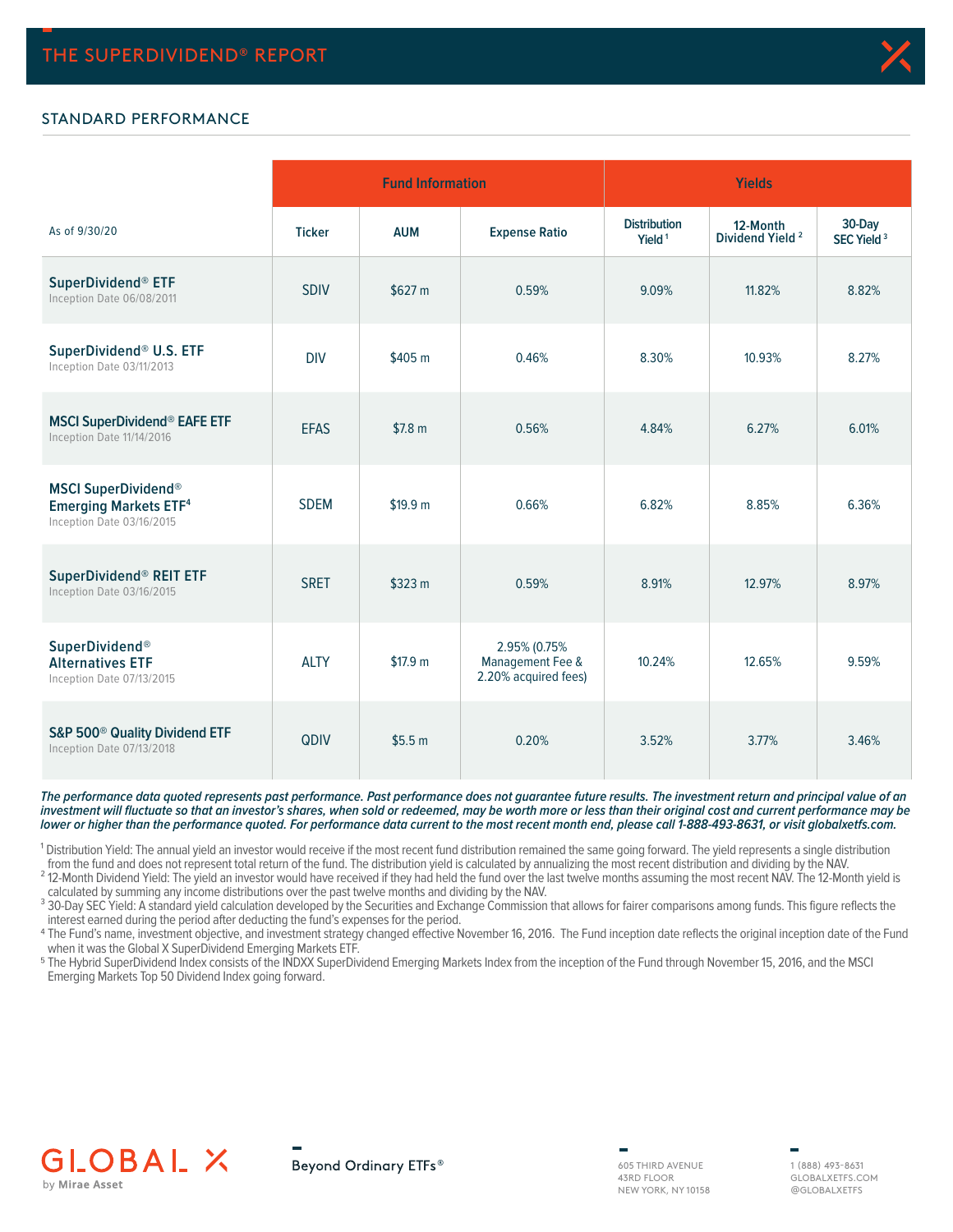#### STANDARD PERFORMANCE

|                                                                        |                                         |                                | <b>Performance</b> |          |                                                  |
|------------------------------------------------------------------------|-----------------------------------------|--------------------------------|--------------------|----------|--------------------------------------------------|
| As of 9/30/20                                                          |                                         | <b>Since Fund</b><br>Inception | 1-Year             | 5-Year   | <b>Annualized Since</b><br><b>Fund Inception</b> |
|                                                                        | <b>NAV</b>                              | $-13.71%$                      | $-31.13%$          | $-4.27%$ | $-1.57%$                                         |
| SuperDividend® ETF<br>Inception Date 06/08/2011                        | <b>Market Price</b>                     | $-13.54%$                      | $-30.91%$          | $-4.22%$ | $-1.55%$                                         |
|                                                                        | <b>SOLSDIV Index</b>                    | $-15.48%$                      | $-31.22%$          | $-4.33%$ | $-1.79%$                                         |
|                                                                        | <b>NAV</b>                              | 0.42%                          | $-30.27%$          | $-2.21%$ | 0.06%                                            |
| SuperDividend® U.S. ETF<br>Inception Date 03/11/2013                   | <b>Market Price</b>                     | 0.98%                          | $-30.33%$          | $-2.21%$ | 0.13%                                            |
|                                                                        | <b>IDIVT Index</b>                      | 4.98%                          | $-30.34%$          | $-1.49%$ | 0.65%                                            |
|                                                                        | <b>NAV</b>                              | $-0.20%$                       | $-19.46%$          |          | $-0.05%$                                         |
| <b>MSCI SuperDividend® EAFE ETF</b><br>Inception Date 11/14/2016       | <b>Market Price</b>                     | $-0.97%$                       | $-19.44%$          |          | $-0.25%$                                         |
|                                                                        | <b>M1CXGXC Index</b>                    | 1.48%                          | $-19.00%$          |          | 0.38%                                            |
| <b>MSCI SuperDividend®</b>                                             | <b>NAV</b>                              | $-9.26%$                       | $-17.71%$          | 0.29%    | $-1.74%$                                         |
| <b>Emerging Markets ETF4</b>                                           | <b>Market Price</b>                     | $-8.80%$                       | $-16.75%$          | 0.20%    | $-1.65%$                                         |
| Inception Date 03/16/2015                                              | Hybrid SuperDividend Index <sup>5</sup> | $-2.65%$                       | $-16.51%$          | 1.62%    | $-0.48%$                                         |
|                                                                        | <b>NAV</b>                              | $-17.65%$                      | $-42.61%$          | $-1.48%$ | $-3.44%$                                         |
| SuperDividend <sup>®</sup> REIT ETF<br>Inception Date 03/16/2015       | <b>Market Price</b>                     | $-17.62%$                      | $-42.63%$          | $-1.50%$ | $-3.44%$                                         |
|                                                                        | <b>SRET Index</b>                       | $-25.76%$                      | $-43.95%$          | $-3.25%$ | $-5.23%$                                         |
| <b>SuperDividend®</b>                                                  | <b>NAV</b>                              | 8.00%                          | $-21.67%$          | 3.02%    | 1.49%                                            |
| <b>Alternatives ETF</b>                                                | <b>Market Price</b>                     | 7.91%                          | $-21.83%$          | 2.99%    | 1.47%                                            |
| Inception Date 07/13/2015                                              | <b>IALTYT Index</b>                     | 10.64%                         | $-22.37%$          | 3.42%    | 1.96%                                            |
|                                                                        | <b>NAV</b>                              | $-5.30%$                       | $-9.43%$           |          | $-2.43%$                                         |
| S&P 500 <sup>®</sup> Quality Dividend ETF<br>Inception Date 07/13/2018 | <b>Market Price</b>                     | $-5.22%$                       | $-9.46%$           |          | $-2.39%$                                         |
|                                                                        | <b>SPXQHDUT Index</b>                   | $-4.59%$                       | $-9.17%$           |          | $-2.10%$                                         |

**The performance data quoted represents past performance. Past performance does not guarantee future results. The investment return and principal value of an investment will fluctuate so that an investor's shares, when sold or redeemed, may be worth more or less than their original cost and current performance may be lower or higher than the performance quoted. For performance data current to the most recent month end, please call 1-888-493-8631, or visit globalxetfs.com.**

<sup>4</sup>The Fund's name, investment objective, and investment strategy changed effective November 16, 2016. The Fund inception date reflects the original inception date of the Fund when it was the Global X SuperDividend Emerging Markets ETF.

5 The Hybrid SuperDividend Index consists of the INDXX SuperDividend Emerging Markets Index from the inception of the Fund through November 15, 2016, and the MSCI Emerging Markets Top 50 Dividend Index going forward.







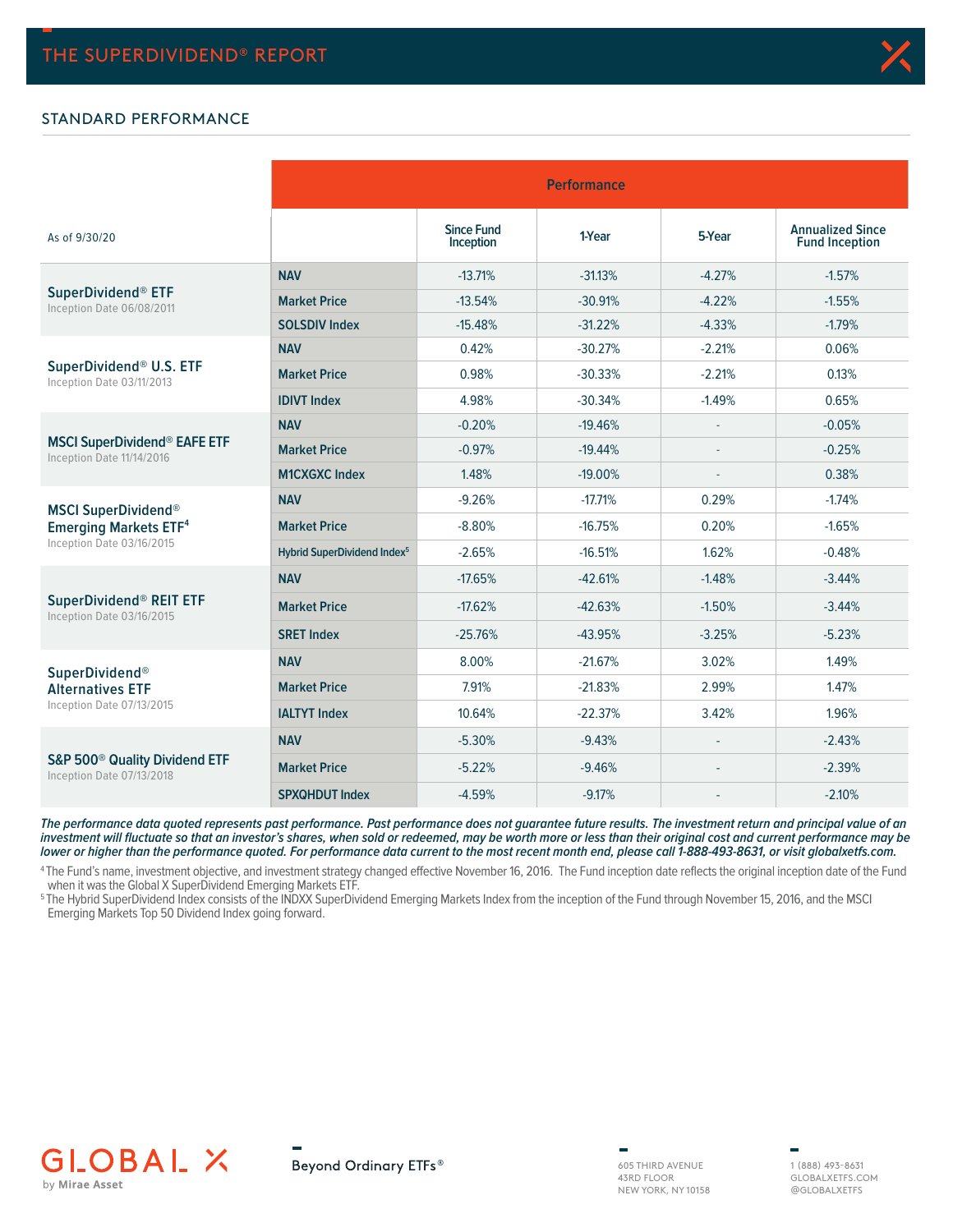## **SDIV**

#### **Component Credit Rating<sup>1,2</sup>**



- 47 of SDIV's 103 components received a rating from at least one of the three major credit rating agencies (S&P, Moody's, and Fitch).
- 38% of the components which were rated by at least one ratings agency had an investment grade rating.

| <i>*Top 10 Yielding Securities<sup>1</sup></i> | <b>Indicated</b><br>Yield | Weight<br>in Fund |
|------------------------------------------------|---------------------------|-------------------|
| <b>Eurocommercial Properties NV</b>            | 22.0%                     | 0.7%              |
| The GEO Group Inc                              | 17.5%                     | 0.9%              |
| <b>Bukit Asam Tbk PT</b>                       | 16.6%                     | 1.1%              |
| Zenith Bank PLC                                | 15.7%                     | 1.3%              |
| <b>Reunert Ltd</b>                             | 15.6%                     | 0.7%              |
| Indo Tambangraya Megah Tbk PT                  | 15.6%                     | 1.0%              |
| Apollo Commercial Real Estate                  | 15.5%                     | 0.6%              |
| Halyk Savings Bank of Kazakistsan              | 15.0%                     | 0.8%              |
| Chimera Investment Corp                        | 14.6%                     | 0.5%              |
| Ares Commercial Real Estate Co                 | 14.4%                     | 0.9%              |

## **SDIV Rolling 12 Month Distributions² Rolling 12-Month Distributions\***



## **DIV**

#### **Component Credit Rating<sup>1,2</sup>**



- 32 of DIV's 43 components received a rating from at least one of the three major credit rating agencies (S&P, Moody's, and Fitch).
- 63% of the components which were rated by at least one ratings agency had an investment grade rating.

| <i>*Top 10 Yielding Securities<sup>1</sup></i> | <b>Indicated</b><br>Yield | Weight<br>in Fund |
|------------------------------------------------|---------------------------|-------------------|
| <b>USA Compression Partners LP</b>             | 21.0%                     | 2.2%              |
| <b>MPLX LP</b>                                 | 17.5%                     | 1.5%              |
| Icahn Enterprises LP                           | 16.2%                     | 1.7%              |
| <b>KNOT Offshore Partners LP</b>               | 16.1%                     | 2.3%              |
| Phillips 66 Partners LP                        | 15.2%                     | 1.2%              |
| <b>CrossAmerica Partners LP</b>                | 14.1%                     | 2.6%              |
| <b>BP Midstream Partners LP</b>                | 14.0%                     | 2.1%              |
| Sunoco LP                                      | 13.5%                     | 1.7%              |
| Delek Logistics Partners LP                    | 12.7%                     | 3.2%              |
| <b>Hess Midstream LP</b>                       | 11.6%                     | 1.4%              |
|                                                |                           |                   |

**DIV Rolling 12 Month Distributions² Rolling 12-Month Distributions\***



## **EFAS**





- 44 of EFAS's 51 components received a rating from at least one of the three major credit rating agencies (S&P, Moody's, and Fitch).
- 93% of the components which were rated by at least one ratings agency had an investment grade rating.

|               | <b>Component Credit Rating</b> <sup>1,2</sup>                                                               |    | <i>*Top 10 Yielding Securities<sup>1</sup></i> | <b>Indicated</b><br>Yield | Weight<br>in Fund          |       |      |
|---------------|-------------------------------------------------------------------------------------------------------------|----|------------------------------------------------|---------------------------|----------------------------|-------|------|
|               |                                                                                                             |    |                                                |                           | Imperial Brands PLC        | 13.6% | 1.7% |
| $\mathbf 0$   | 19                                                                                                          | 21 | 3                                              | $\Omega$<br>$\Omega$      | Repsol SA                  | 13.0% | 1.4% |
| AA-           |                                                                                                             |    |                                                | CCC-                      | Telefonica SA              | 11.0% | 1.6% |
| AAA<br>to AA+ | $B -$<br>BBB- to BBB+<br>BB-<br>$to$ $B+$ to CCC+<br>to A+<br>to BB+                                        |    | Fortescue Metals Group Ltd                     | 10.8%                     | 2.4%                       |       |      |
|               |                                                                                                             |    |                                                |                           | Proximus SADP              | 9.6%  | 1.8% |
| ۰             | 44 of EFAS's 51 components received a rating from<br>at least one of the three major credit rating agencies |    |                                                |                           | Standard Life Aberdeen PLC | 9.6%  | 1.9% |
|               | (S&P, Moody's, and Fitch).                                                                                  |    |                                                |                           | Legal & General Group PLC  | 9.3%  | 1.9% |
| ٠             | 93% of the components which were rated by at least                                                          |    |                                                |                           | <b>Total SE</b>            | 9.2%  | 1.8% |
|               | one ratings agency had an investment grade rating.                                                          |    | Mapfre SA                                      | 8.9%                      | 1.8%                       |       |      |
|               |                                                                                                             |    |                                                |                           | Galp Energia SGPS SA       | 8.8%  | 1.8% |

**EFAS Rolling 12 Month Distributions² Rolling 12-Month Distributions\*** \$0.10 \$0.12



## **SDEM**

#### **Component Credit Rating<sup>1,2</sup>**



- 32 of SDEM's 50 components received a rating from at least one of the three major credit rating agencies (S&P, Moody's and Fitch).
- 59% of the components which were rated by at least one ratings agency had an investment grade rating.

| Component Credit Rating <sup>1,2</sup>                                                                                                                                | <i>*Top 10 Yielding Securities<sup>1</sup></i> | Indicated<br>Yield | Weight<br>in Fund | <b>Rolling 12-Month Distributions*</b> |
|-----------------------------------------------------------------------------------------------------------------------------------------------------------------------|------------------------------------------------|--------------------|-------------------|----------------------------------------|
|                                                                                                                                                                       | Guangzhou R&F Properties Co Ltd                | 13.8%              | 2.0%              | \$0.09                                 |
|                                                                                                                                                                       | Sinopec Engineering Group Co Ltd               | 12.6%              | 1.7%              |                                        |
| 10 <sup>1</sup><br>3<br>$\overline{0}$                                                                                                                                | LUKOIL PJSC                                    | 12.1%              | 1.5%              | $$0.07 -$                              |
| BBB- to BBB+<br>BB- to BB+<br>$B -$<br>CCC-<br>A AA-                                                                                                                  | <b>Growthpoint Properties Ltd</b>              | 11.9%              | 2.0%              |                                        |
| to B+<br>to CCC+<br>to A+<br>to AA+                                                                                                                                   | <b>ElSewedy Electric Co</b>                    | 11.7%              | $1.8\%$           | \$0.05                                 |
|                                                                                                                                                                       | Magnitogorsk Iron & Steel Work                 | 11.5%              | $1.9\%$           |                                        |
| 32 of SDEM's 50 components received a rating from<br>at least one of the three major credit rating agencies                                                           | <b>REC</b> Ltd                                 | 11.1%              | 2.3%              | $$0.03 -$                              |
|                                                                                                                                                                       | Yanzhou Coal Mining Co Ltd                     | 11.0%              | 1.8%              |                                        |
| (S&P, Moody's and Fitch).                                                                                                                                             | Mobile Telesystems                             | 10.8%              | 1.9%              | $$0.0^{\circ}$                         |
| 59% of the components which were rated by at least<br>the contract of the contract of the contract of the contract of the contract of the contract of the contract of | Yuzhou Group Holdings Co Ltd                   | 10.8%              | 1.7%              | ಗ<br>$\overline{m}$<br>$\sim$          |





1 Bloomberg, 9/30/2020

- <sup>2</sup> Credit Quality Methodology: All rated securities are rated by S&P, Moody's, and/or Fitch. If a security is rated by more than one of these organizations, the lowest rating assigned is considered for this analysis.
- \* Holdings subject to change. Current and future holdings subject to risk.
- Ratings are measured on a scale that generally ranges from AAA (highest) to D (lowest).

#### A I. В by Mirae Asset

Beyond Ordinary ETFs®

605 THIRD AVENUE 43RD FLOOR NEW YORK, NY 10158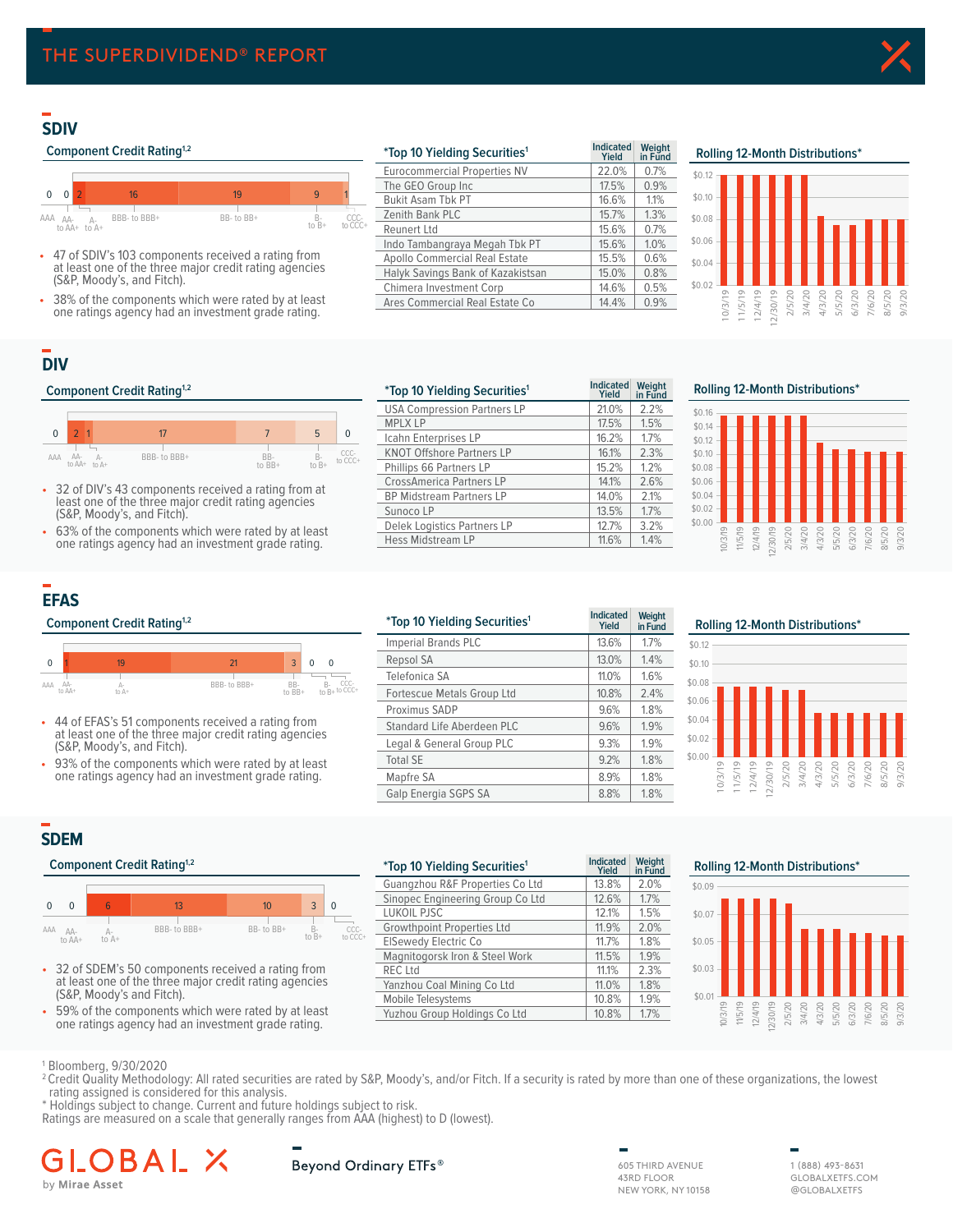## **SRET**

## **Component Credit Rating<sup>1,2</sup>**



- 18 of SRET's 30 components received a rating from at least one of the three major credit rating agencies (S&P, Moody's, and Fitch).
- 33% of the components which were rated by at least one ratings agency had an investment grade rating.

| <i>*Top 10 Yielding Securities<sup>1</sup></i> | <b>Indicated</b><br>Yield | Weight<br>in Fund |        |           |    |  | Rolling 12-Month Distributions* |  |          |                          |
|------------------------------------------------|---------------------------|-------------------|--------|-----------|----|--|---------------------------------|--|----------|--------------------------|
| The GEO Group Inc                              | 17.5%                     | 2.8%              |        | \$0.10    |    |  |                                 |  |          |                          |
| Apollo Commercial Real Estate                  | 15.5%                     | 3.4%              |        |           |    |  |                                 |  |          |                          |
| Chimera Investment Corp                        | 14.6%                     | 2.8%              |        | $$0.08 -$ |    |  |                                 |  |          |                          |
| <b>Starwood Property Trust Inc.</b>            | 12.7%                     | 3.4%              |        |           |    |  |                                 |  |          |                          |
| <b>ARMOUR Residential REIT Inc.</b>            | 12.6%                     | 3.9%              |        | \$0.06    |    |  |                                 |  |          |                          |
| Annaly Capital Management Inc.                 | 12.4%                     | 5.1%              |        |           |    |  |                                 |  |          |                          |
| <b>Growthpoint Properties Ltd</b>              | 11.9%                     | 2.9%              |        | \$0.04    |    |  |                                 |  |          |                          |
| <b>Blackstone Mortgage Trust Inc.</b>          | 11.3%                     | 3.5%              |        |           |    |  |                                 |  |          |                          |
| Ladder Capital Corp                            | 11.2%                     | 2.4%              | \$0.02 |           |    |  |                                 |  |          |                          |
| <b>Brookfield Property REIT Inc.</b>           | 10.9%                     | 4.0%              |        |           | LO |  | 20                              |  | 20<br>LO | $\overline{C}$<br>$\sim$ |



## **ALTY**

#### **Component Credit Rating<sup>1,2</sup>**



- 36 of ALTY's 63 components received a rating from at least one of the three major credit rating agencies (S&P, Moody's, and Fitch).\*\*
- 81% of the components which were rated by at least one ratings agency had an investment grade rating.

\*\*Out of 63 ALTY's components, 17 are Close-ended Funds which are not rated by ratings agencies.

| <i>*Top 10 Yielding Securities<sup>1</sup></i> | <b>Indicated</b><br>Yield | Weight<br>in Fund | Rolling 12-Month Distributions*                                    |  |
|------------------------------------------------|---------------------------|-------------------|--------------------------------------------------------------------|--|
| Energy Transfer LP                             | 22.5%                     | 1.2%              | \$0.25                                                             |  |
| <b>USA Compression Partners LP</b>             | 21.0%                     | 0.6%              | \$0.21                                                             |  |
| <b>MPLX LP</b>                                 | 17.5%                     | 1.7%              |                                                                    |  |
| <b>BlackRock Capital Investment Co</b>         | 16.4%                     | 0.5%              | \$0.17                                                             |  |
| Icahn Enterprises LP                           | 16.2%                     | 1.2%              | \$0.13                                                             |  |
| Enable Midstream Partners LP                   | 16.0%                     | 0.6%              | \$0.09                                                             |  |
| PennantPark Investment Corp                    | 15.0%                     | 0.4%              |                                                                    |  |
| Apollo Investment Corp                         | 15.0%                     | 0.4%              | \$0.05                                                             |  |
| Stone Harbor Emerging Markets Income Fund      | 14.8%                     | 2.6%              | 0/3/19<br>1/5/19<br>1/4/19<br>1/5/20<br>1/5/20<br>4/3/20<br>5/5/20 |  |
| <b>Brookfield Real Assets Income Fund</b>      | 14.5%                     | 2.6%              |                                                                    |  |
|                                                |                           |                   |                                                                    |  |



## **QDIV**

### **Component Credit Rating<sup>1,2</sup>**



- 63 of QDIV's 69 components received a rating from at least one of the three major credit rating agencies (S&P, Moody's, and Fitch).
- 94% of the components which were rated by at least one ratings agency had an investment grade rating.

| <i>*Top 10 Yielding Securities<sup>1</sup></i> | <b>Indicated</b><br>Yield | Weight<br>in Fund | Rolling 12-Month Distributions*                                    |
|------------------------------------------------|---------------------------|-------------------|--------------------------------------------------------------------|
| Exxon Mobil Corp                               | 10.1%                     | 1.0%              | \$0.08                                                             |
| Kinder Morgan Inc                              | 8.5%                      | 1.1%              |                                                                    |
| Chevron Corp                                   | 7.2%                      | 1.1%              | \$0.06                                                             |
| Comerica Inc                                   | 7.1%                      | 1.4%              |                                                                    |
| Unum Group                                     | 6.8%                      | 1.4%              | \$0.04                                                             |
| <b>Vornado Realty Trust</b>                    | 6.3%                      | 1.2%              |                                                                    |
| <b>Regency Centers Corp</b>                    | 6.3%                      | 1.1%              | $$0.02 -$                                                          |
| Citizens Financial Group Inc                   | 6.2%                      | 1.4%              |                                                                    |
| Dow Inc                                        | 6.0%                      | 1.6%              | \$0.00<br>20                                                       |
| Regions Financial Corp                         | 5.4%                      | 1.4%              | /20<br>OC.<br>SO.<br>20<br>5<br>$\overline{5}$<br>$\sim$<br>$\sim$ |

| Rolling 12-Month Distributions* |        |        |         |  |  |  |                                                                      |        |
|---------------------------------|--------|--------|---------|--|--|--|----------------------------------------------------------------------|--------|
| \$0.08                          |        |        |         |  |  |  |                                                                      |        |
| \$0.06                          |        |        |         |  |  |  |                                                                      |        |
| \$0.04                          |        |        |         |  |  |  |                                                                      |        |
| \$0.02                          |        |        |         |  |  |  |                                                                      |        |
| \$0.00                          | 0/3/19 | 1/5/19 | 12/4/19 |  |  |  | 12/30/19<br>2/5/20<br>3/4/20<br>6/3/20<br>6/3/20<br>7/6/20<br>7/6/20 | 9/3/20 |

1 Bloomberg, 9/30/2020

- <sup>2</sup> Credit Quality Methodology: All rated securities are rated by S&P, Moody's, and/or Fitch. If a security is rated by more than one of these organizations, the lowest rating assigned is considered for this analysis.
- \* Holdings subject to change. Current and future holdings subject to risk.

Ratings are measured on a scale that generally ranges from AAA (highest) to D (lowest).

#### BAL X GLO by Mirae Asset

Beyond Ordinary ETFs®

605 THIRD AVENUE 43RD FLOOR NEW YORK, NY 10158